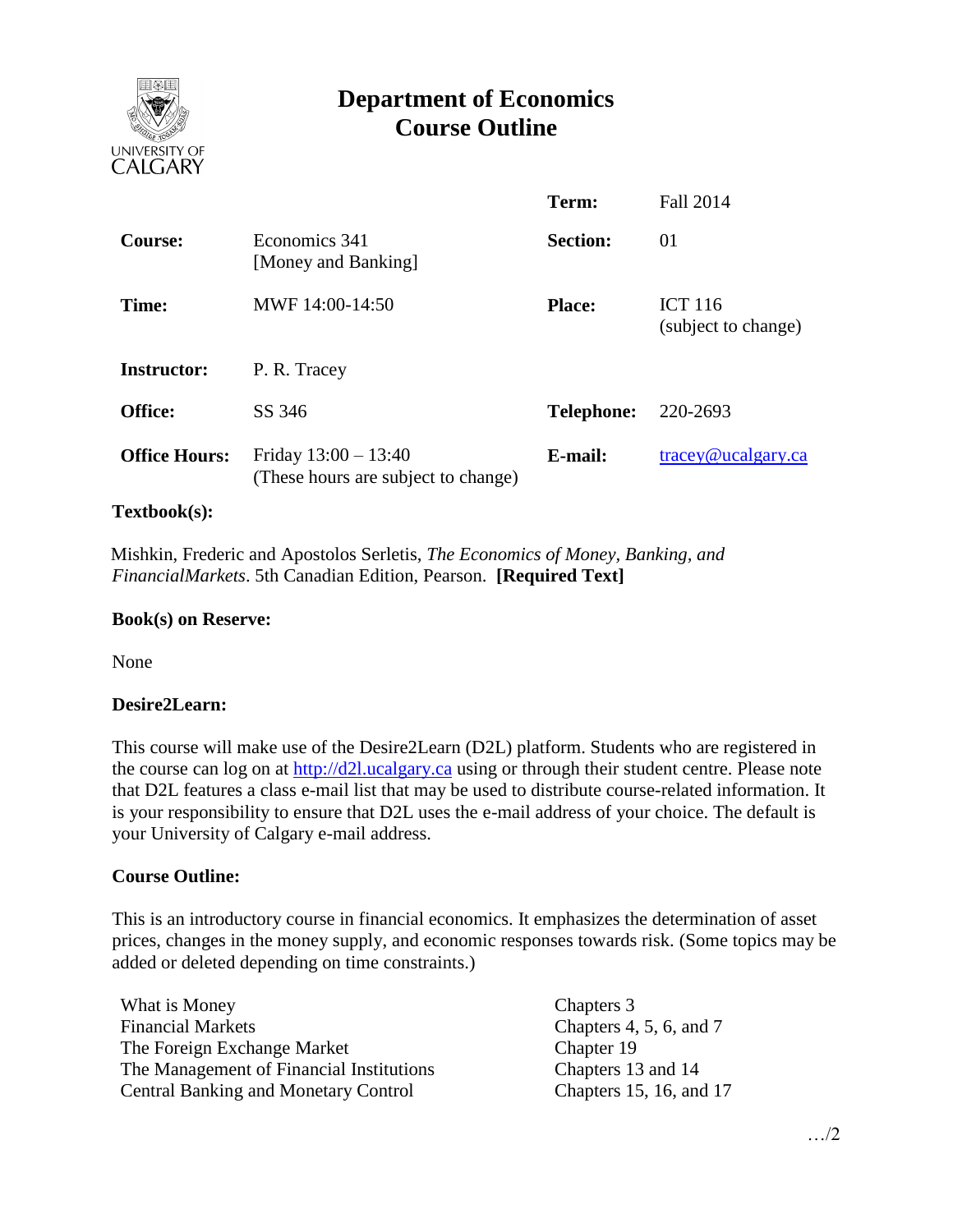## **Grade Determination and Final Examination Details:**

| Midterm Exam 1 | Wednesday, October 8   |
|----------------|------------------------|
| Midterm Exam 2 | Wednesday, November 5  |
| Final Exam     | Scheduled by Registrar |

Your better midterm score will count for 30% of your final grade; your other midterm score will count for 20% of your final grade; and, your final exam will count for 50% of your final grade.

Tests and the final exam are marked on a numerical (percentage) basis. These grades are added using the weights listed above and converted to letter grades. As a guide to determining standing, these letter grade equivalences will apply:

| $A+97-100$    | $B+ 84-88$    | $C+ 73-75$  | $D+$ 55-59   |
|---------------|---------------|-------------|--------------|
| A $92 - 96$   | $B = 79 - 83$ | C $66 - 72$ | D $50 - 54$  |
| $A - 89 - 91$ | $B - 76 - 78$ | $C-60-65$   | $F = 0 - 49$ |

The midterm exam will be held in class on the date indicated. The time and location of the final exam, which will be two hours in length, will be scheduled by the Registrar's Office. The Midterm Tests and the Final Exam will consist of multiple choice questions. The use of a nonprogrammable calculator during exams is permitted. The use of graphing calculators, computers, and cell phones is not permitted. The Midterm tests and the final exam are intended to be challenging (they are "*tests"* of your understanding of the material).

#### **Our Relationship:**

I assume that the reason you are attending my class is to acquire an understanding of financial economics. It has been my experience that this task is made much easier and far more enjoyable for all involved (me included) if we can maintain a relaxed but respectful atmosphere in the classroom. For my part, maintaining such an atmosphere requires that I be respectful of your time, your questions, and your concerns. I will therefore strive to be on time for lectures and office hours, answer your questions as well as I am able, and listen to your concerns. For your part, maintaining a respectful atmosphere requires that you avoid being late for class, that you refrain from leaving before the lecture ends, and that you not talk when either I or one of your classmates is speaking.

## **Notes:**

- 1. Students should be aware that no "make-up" midterms will be given. Any student who finds it necessary to miss the midterm(s) must notify the instructor in advance and produce a valid medical certificate or other required documentation in order to have the weighting shifted to the final exam. In this case, if the student writes only one mid-term, it will count for 30% of the final grade, and the final exam will count for 70% of the final grade..
- 2. Examinations will not be given prior to the scheduled date.
- 3. **Students will not be given extra time to complete tests and exams.**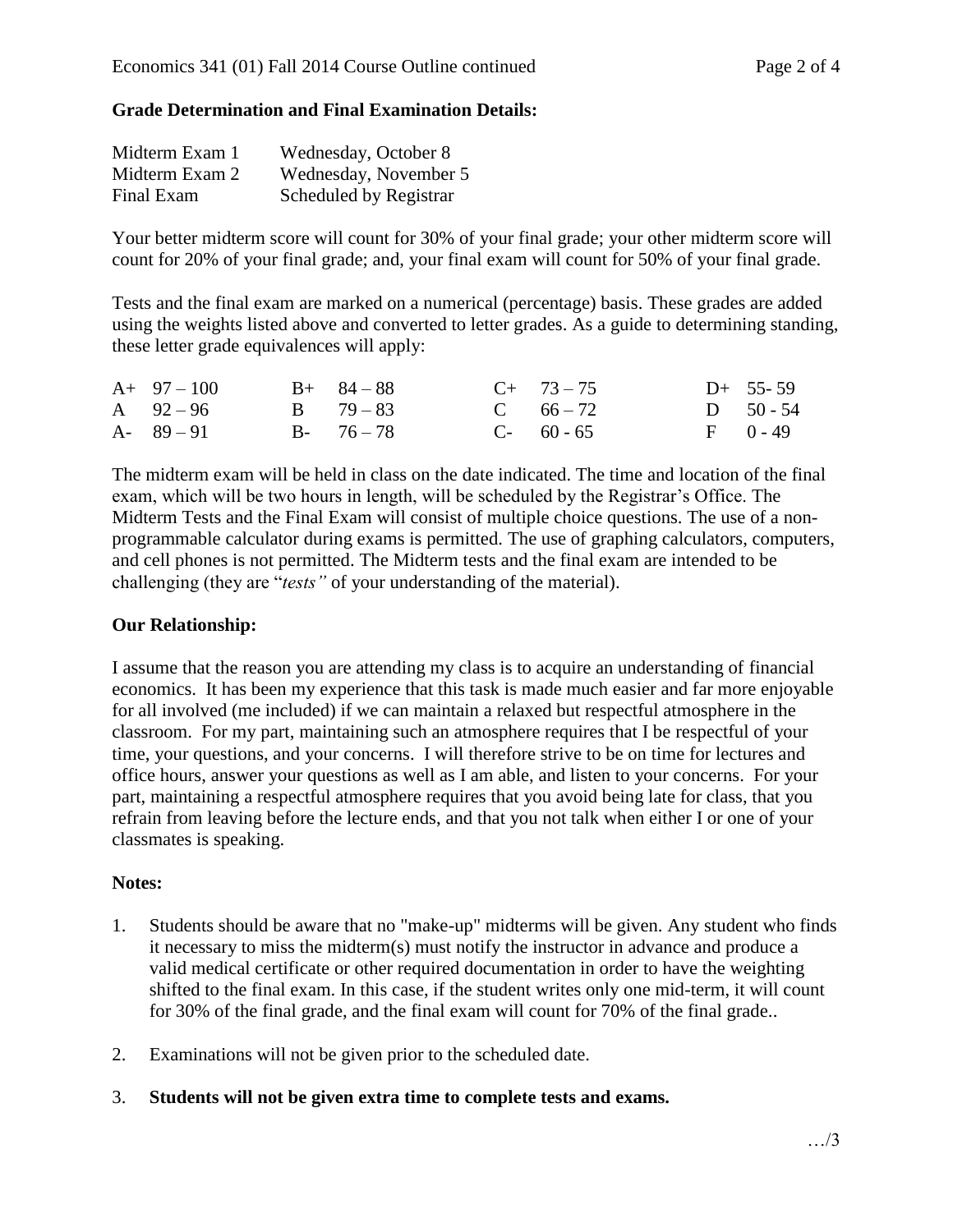- 4. Students should be aware of the academic regulations outlined in The University of Calgary Calendar.
- 5. **The classroom is a no-cell-phone-zone. The use of cell phones for any purpose in class is prohibited. Computers may only be used for note-taking purposes.**
- 6. Students seeking reappraisal of a piece of graded term work should discuss their work with the instructor within 15 days of work being returned to class.
- 7 Students will be responsible for all material listed on the course outline, regardless of whether or not the material has been covered in class, unless the instructor notifies the class that the material will not be covered.
- 8. Please note that the following types of emails will receive no response: emails not addressed to anyone in particular; emails where the recipient's name is not spelled correctly; anonymous emails; emails which do not specify the course and section in which you are registered; and, emails involving questions that are specifically addressed on the course outline.
- 9. It is the student's responsibility to request academic accommodations. If you are a student with a documented disability who may require academic accommodation and have not registered with the Disability Resource Centre, please contact their office at 403-220-8237. Students who have not registered with the Disability Resource Centre are not eligible for formal academic accommodation. **You are also required to discuss your needs with your instructor no later than fourteen (14) days after the start of this course.**
- 10. A deferred final exam will not be given except in cases of extreme personal emergencies. If, for such a reason, a deferred final exam is allowed by the Registrar's Office, it will not be given before the scheduled deferred exam date. Deferred final examinations do not have to cover the same material or have the same format as the regular final examination.

Students' Union Vice-President Academic: Hana Kadri Phone: 403-220-3911 E-mail [suvpaca@ucalgary.ca](mailto:subpaca@ucalgary.ca)

Students' Union Faculty Representative (Arts) Phone: 403-220-3913Office: MSC 251 E-mail [arts1@su.ucalgary.ca](mailto:arts1@su.ucalgary.ca) [arts2@su.ucalgary.ca,](mailto:arts2@su.ucalgary.ca) [arts3@su.ucalgary.ca,](mailto:arts3@su.ucalgary.ca) [arts4@su.ucalgary.ca](mailto:arts4@su.ucalgary.ca)

Society of Undergraduates in Economics (S.U.E.): [www.ucalgary.ca/sue](http://www.fp.ucalgary.ca/econ)

Society of Undergraduates in Economics is a student run organization whose main purpose is to assist undergraduate economics students succeed both academically and socially at the University of Calgary. Services include access to the exam bank, career partnerships with the Career Centre through hosting industry nights and information sessions, recognizing achievements in teaching, and organizing social events for members. They invite you to join by contacting [sue@ucalgary.ca.](mailto:sue@ucalgary.ca)